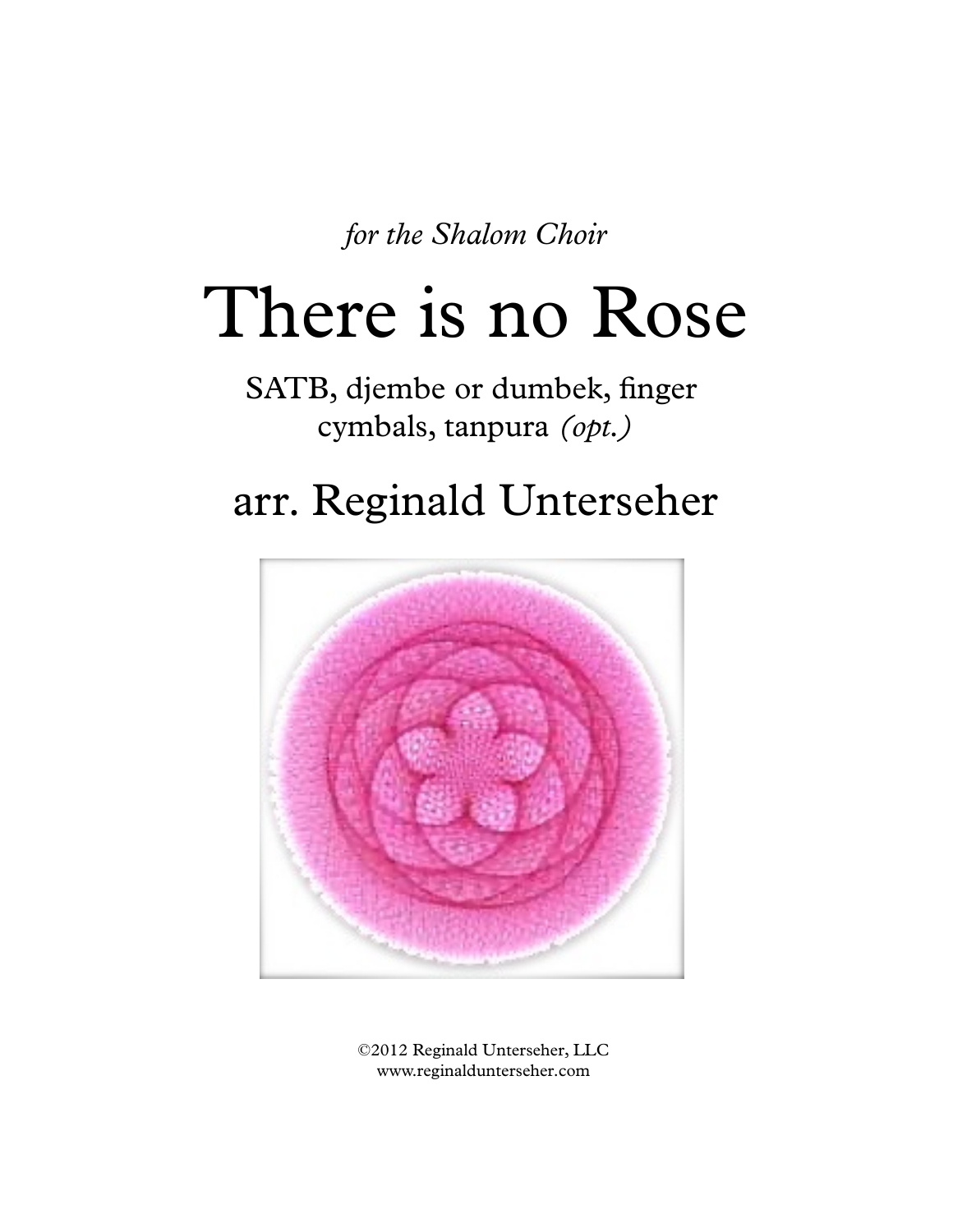There is no rose of such virtue as is the Rose that bare Jesu. Alleluia! [Alleluia]

For in this rose contained was heaven and earth in little space. Res miranda [Wondrous thing!]

By that rose we may well see that He is God in persons three, Pari forma [Of the same form!]

The angels sung the shepherds to "Gloria in excelsis Deo!" Gaudeamus. [Let us rejoice!]

Leave we all this worldly mirth, and follow we this joyful birth, Transeamus. [Let us go!]

#### PROGRAM NOTES:

#### PERFORMANCE NOTES:

Experiment with the placement of the singers. It is very effective with Sopranos 1 and 2 on opposite sides of the choir, and altos center, for example.

I use modern English pronunciations of the words, except for retaining the "djee-zoo" for Jesu.

The written drum part is a guide only.The drummer(s) may play freely within that basic structure and feel. I like the mixture of the African djembe with the tanpura and medieval European vocals.

While acoustic instruments are always preferable, electronic Tanpuras may be used. I use the iTanpura app on my iPad connected to full-range speakers. In any case, it should not dominate the texture.

\*Acoustic 5 or 6 string tanpuras should be tuned to a sa of E, using the fifth (pa) and the fourth (ma) as indicated. I prefer the larger male tanpura sound, though instrumental tanpura works fine, especially coupled with the vocal drone with overtone singing.With iTanpura, use both instruments,Tan. 1 tuned to Pa and Tan. 2 tuned to Ma.

The overtone singing is in the bass parts only, with about half the singers or less doing the overtone oscilations. It should be subtle, not overwhelming.

ABOUT THE COVER ILLUSTRATION:This is the path of Venus relative to the earth over an 8 year period (13 Venus years).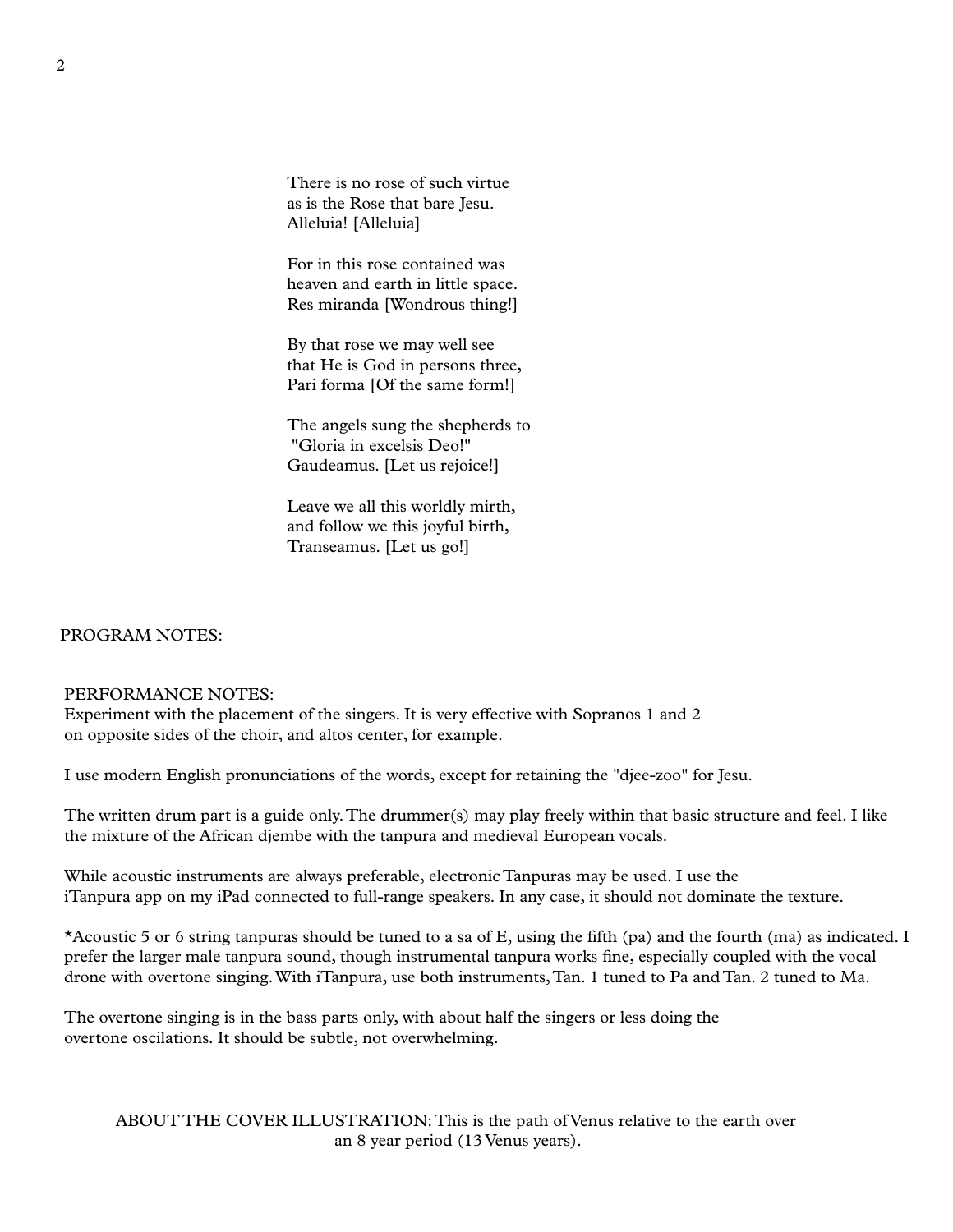### There is no Rose



Traditional, ca. 1420

Reginald Unterseher, arr. 28 November, 2012



© *Reginald Unterseher, LLC 2012 www.reginaldunterseher.com*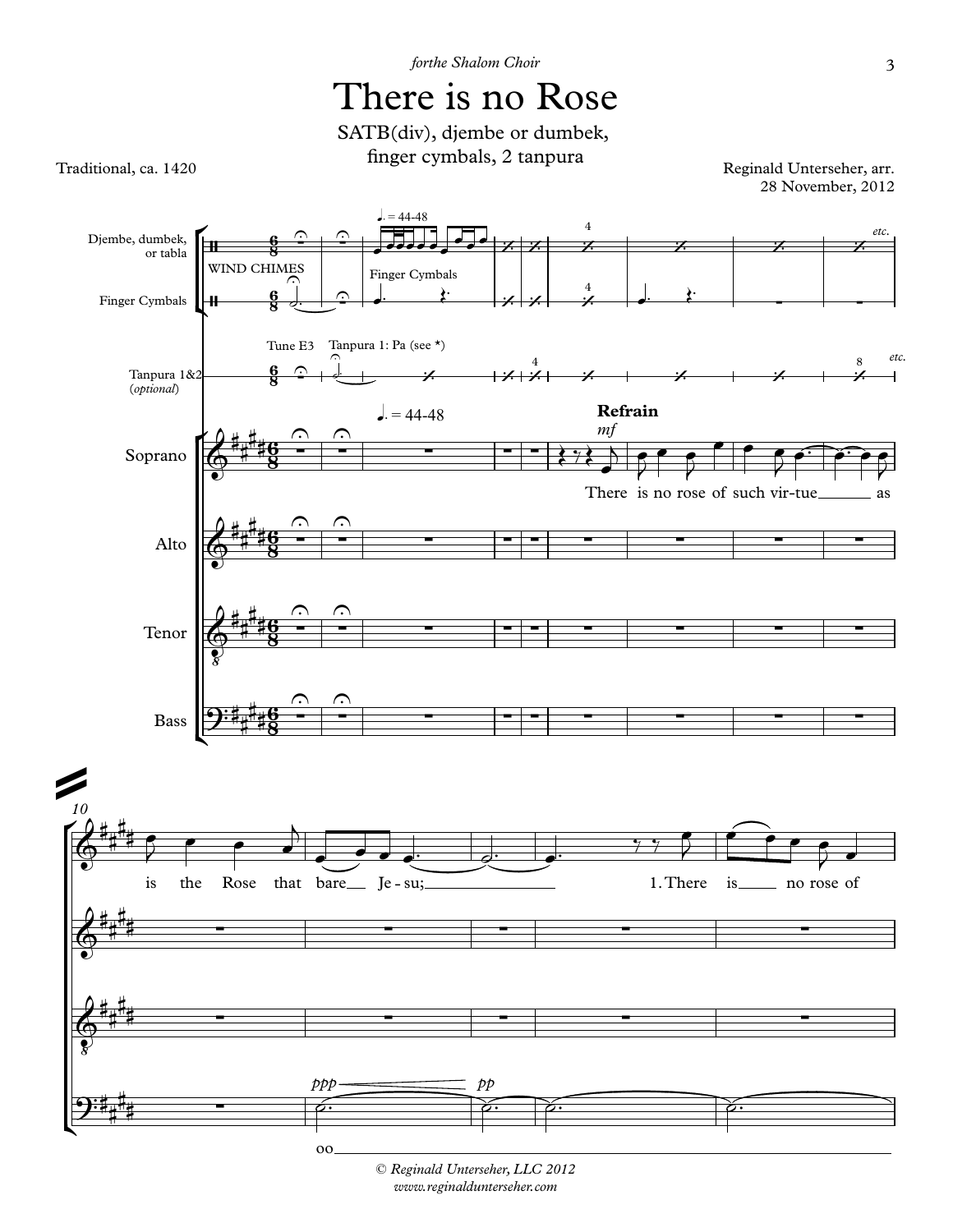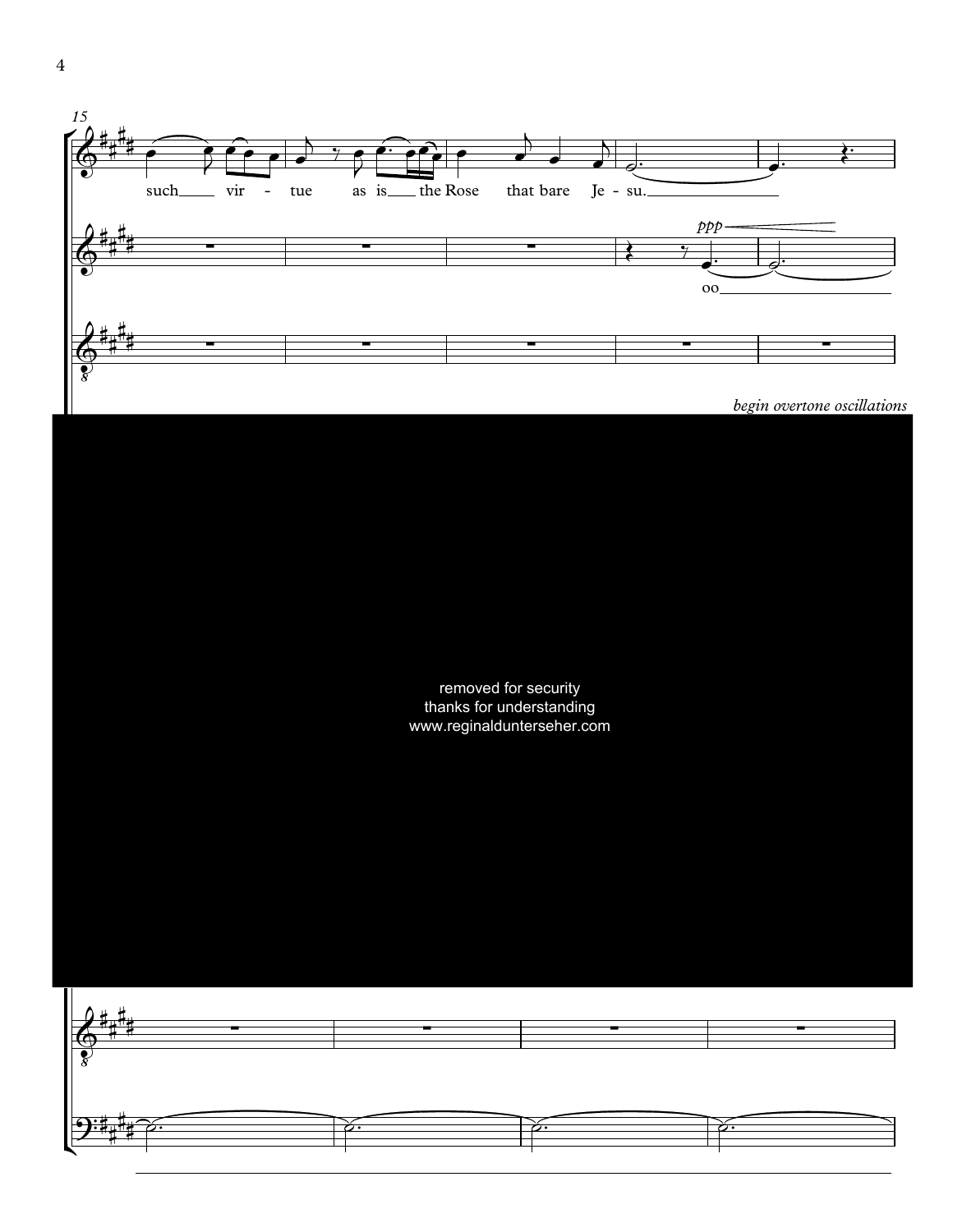



=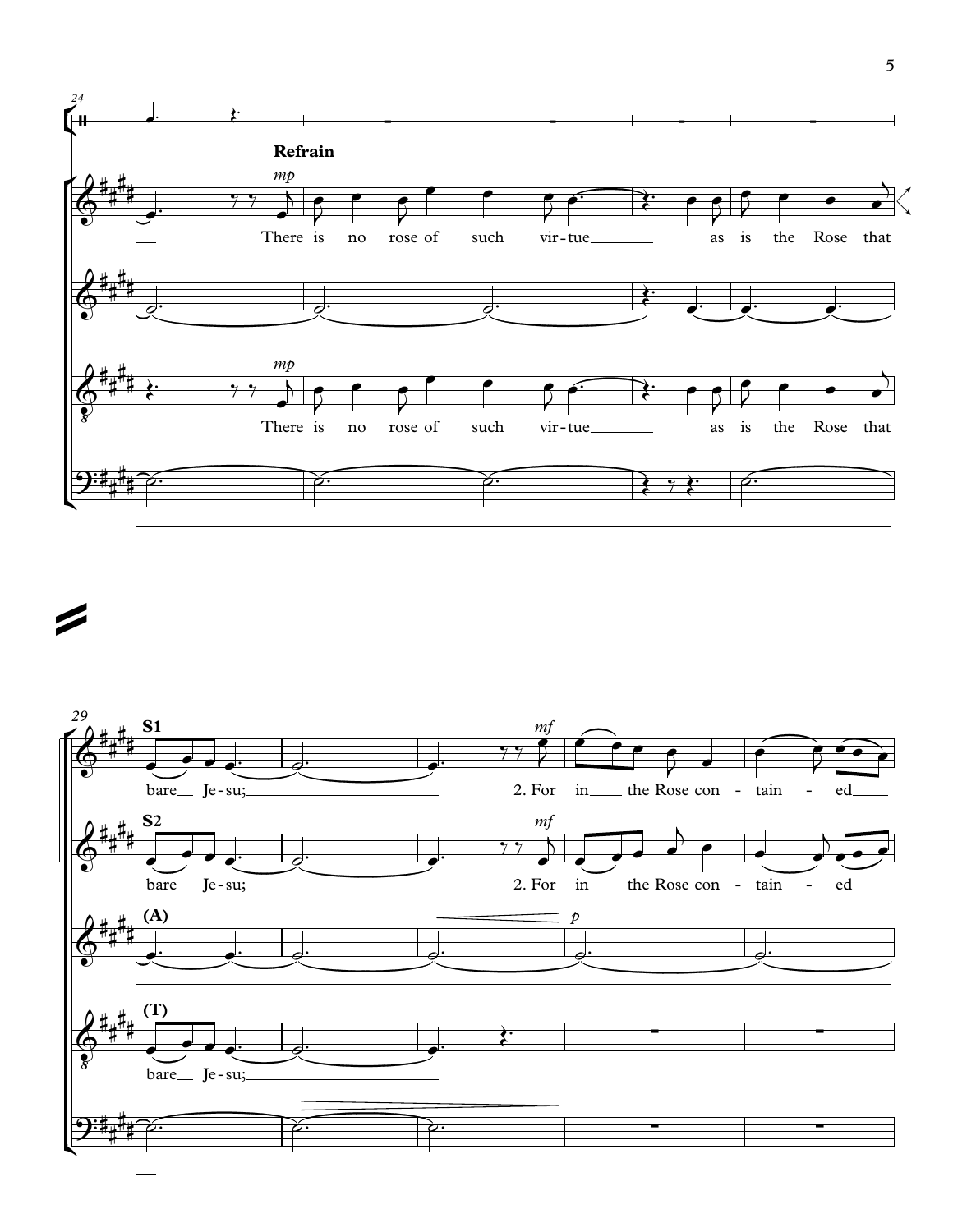

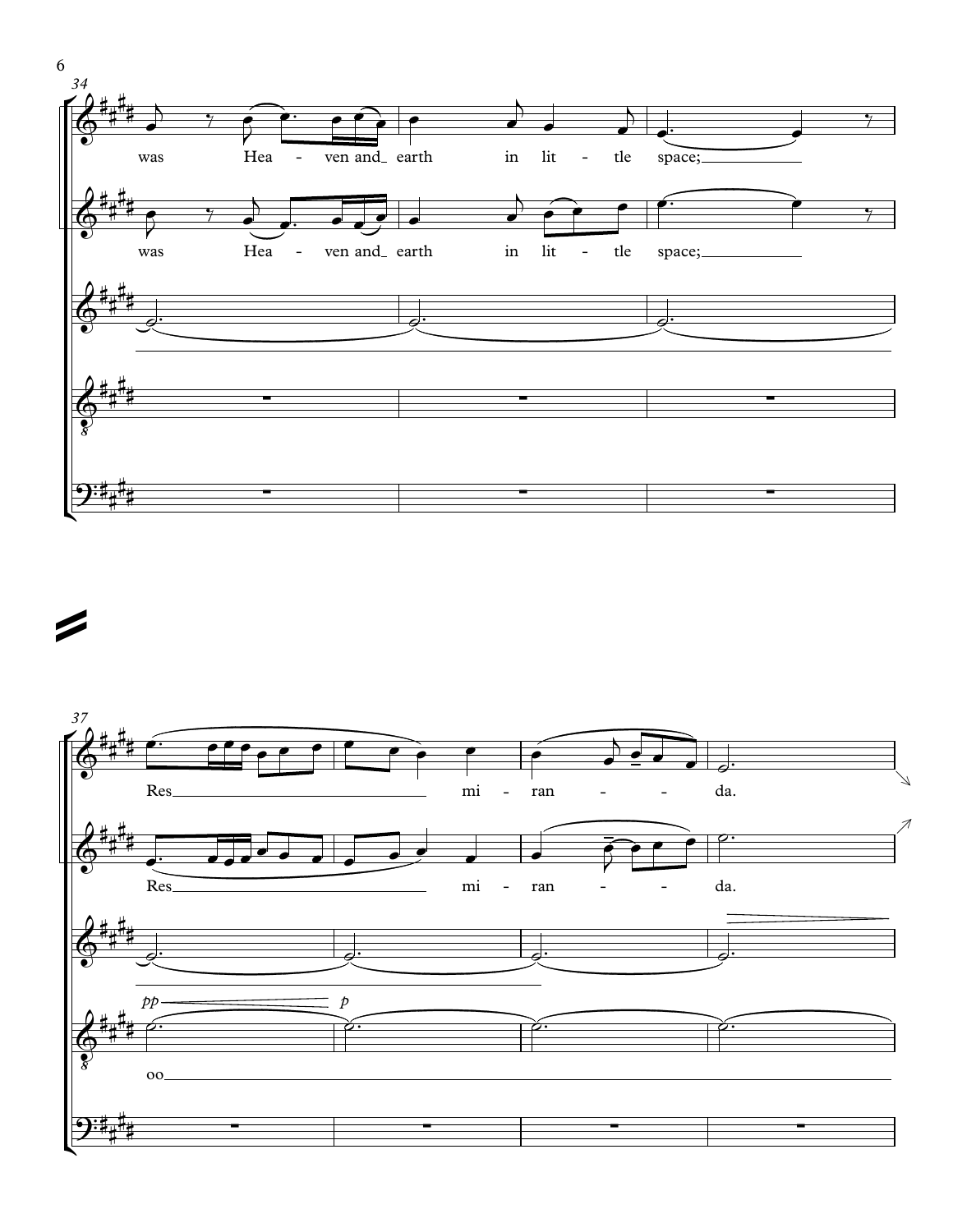



=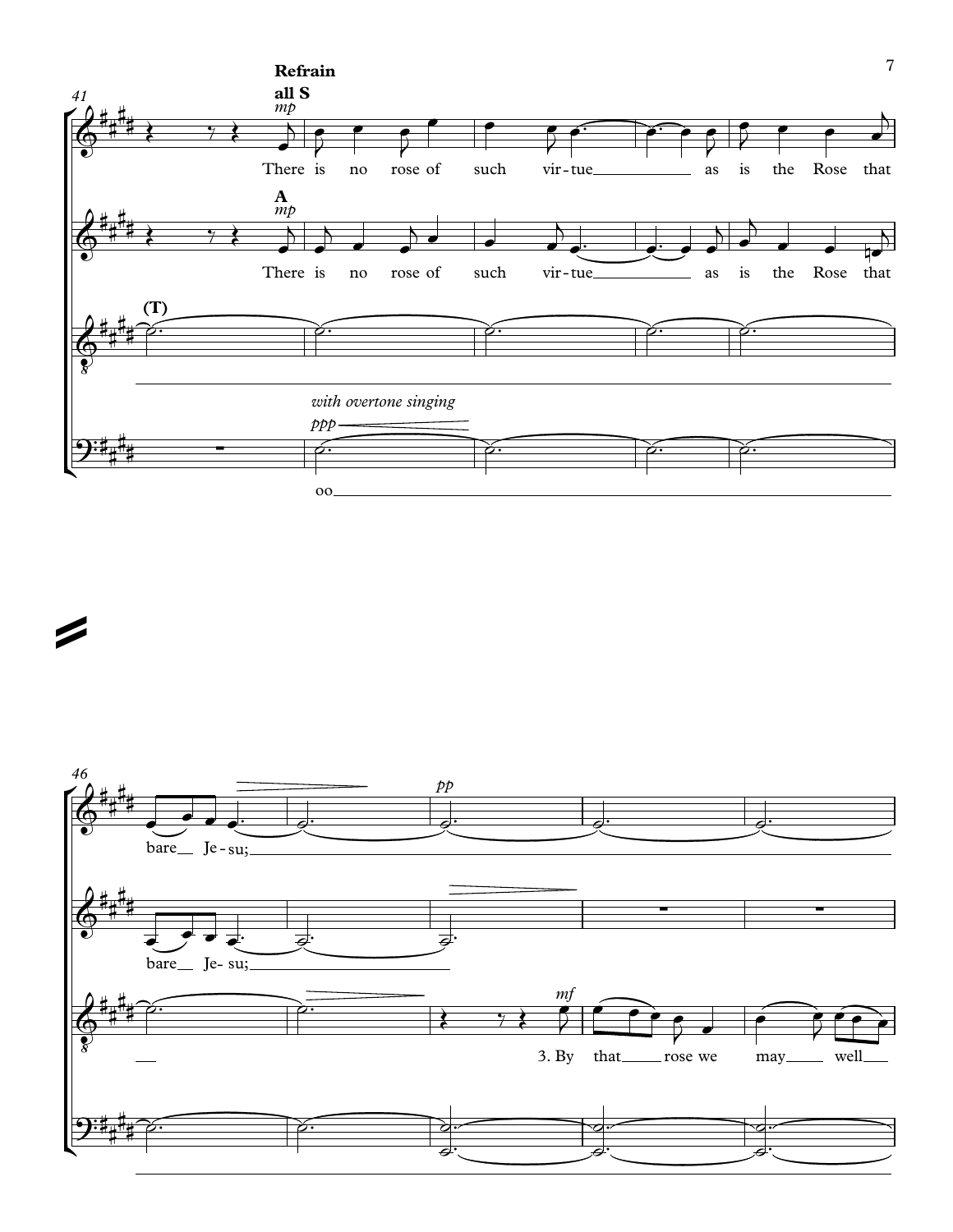



 $\overline{\phantom{a}}$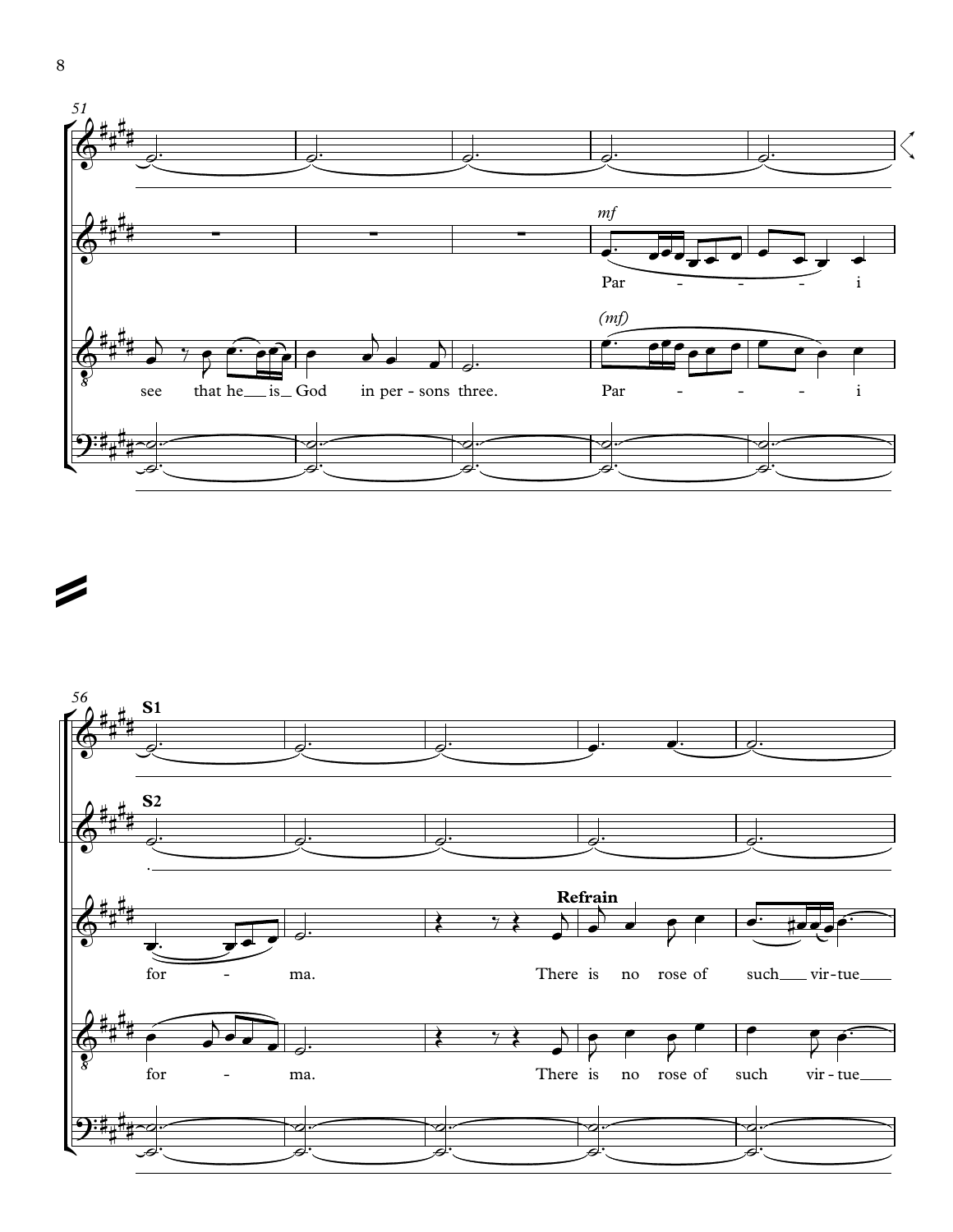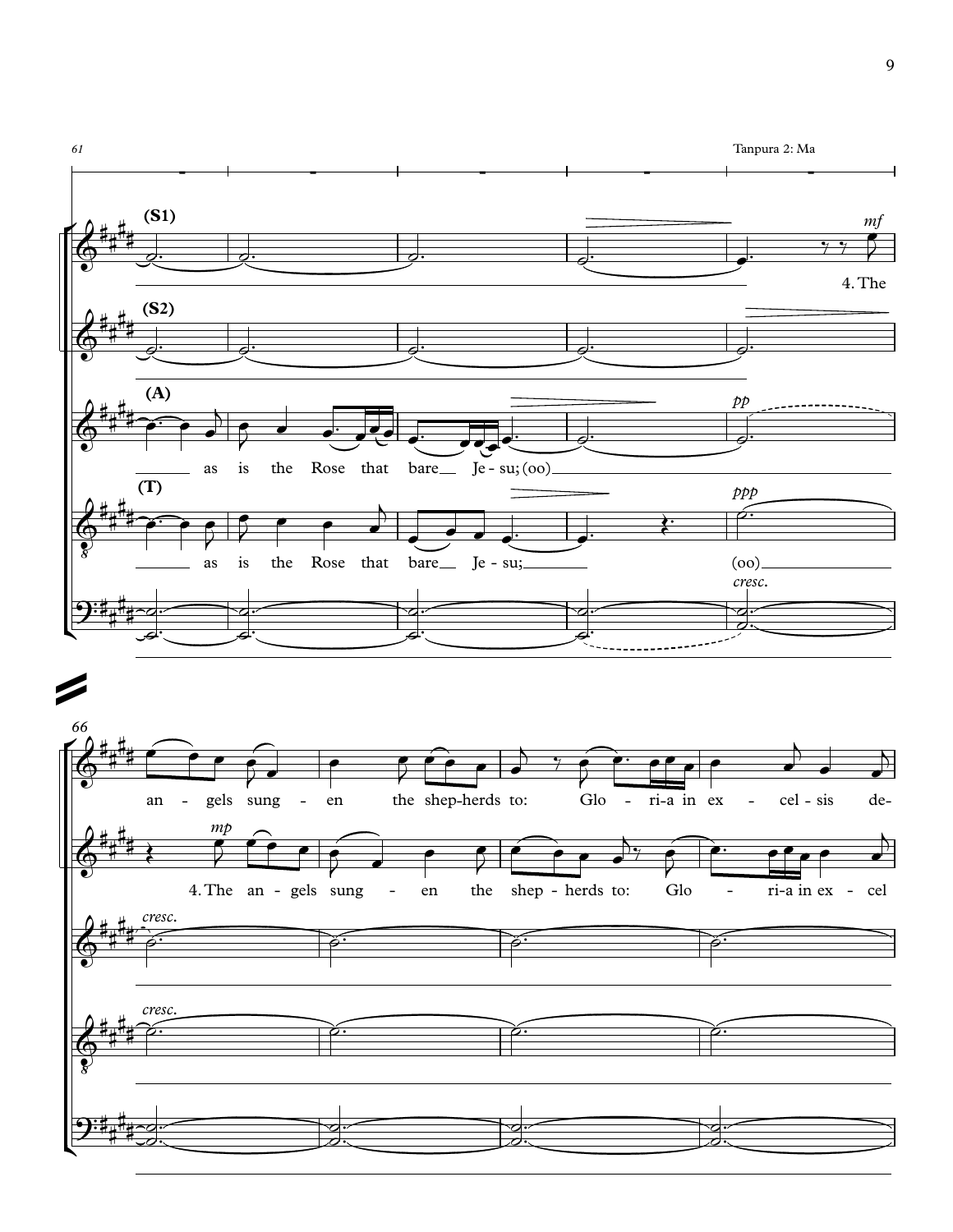



 $\blacktriangleright$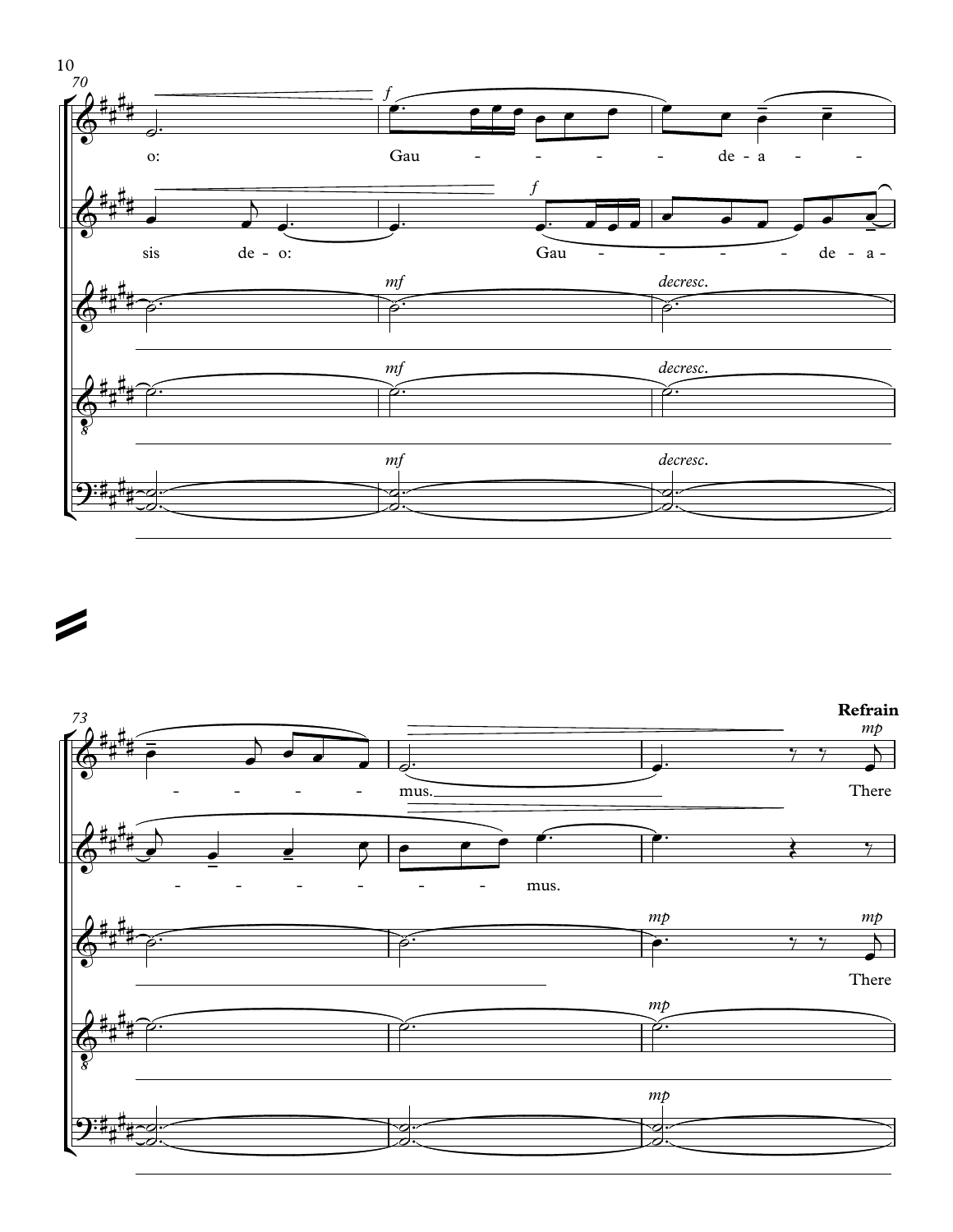

=

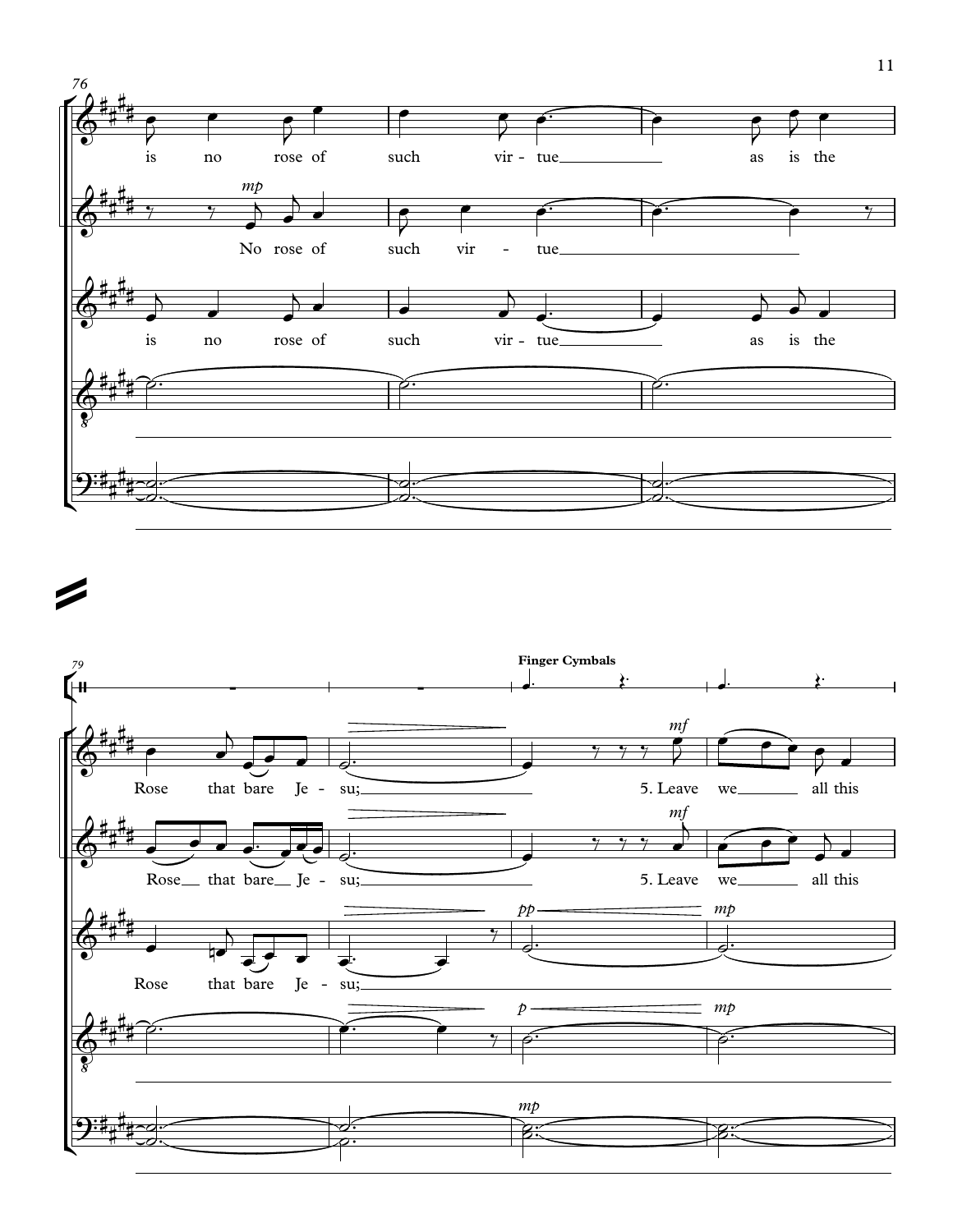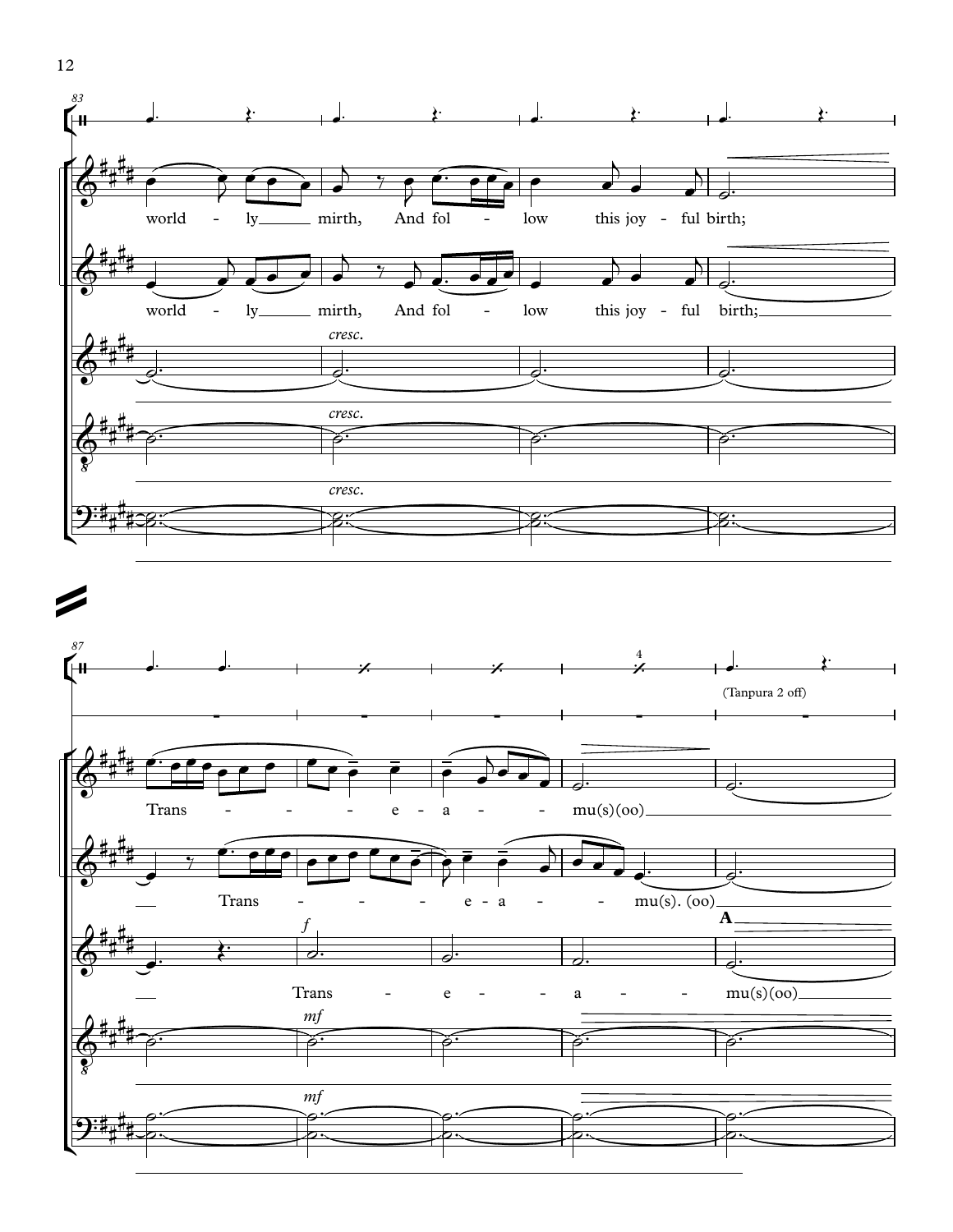